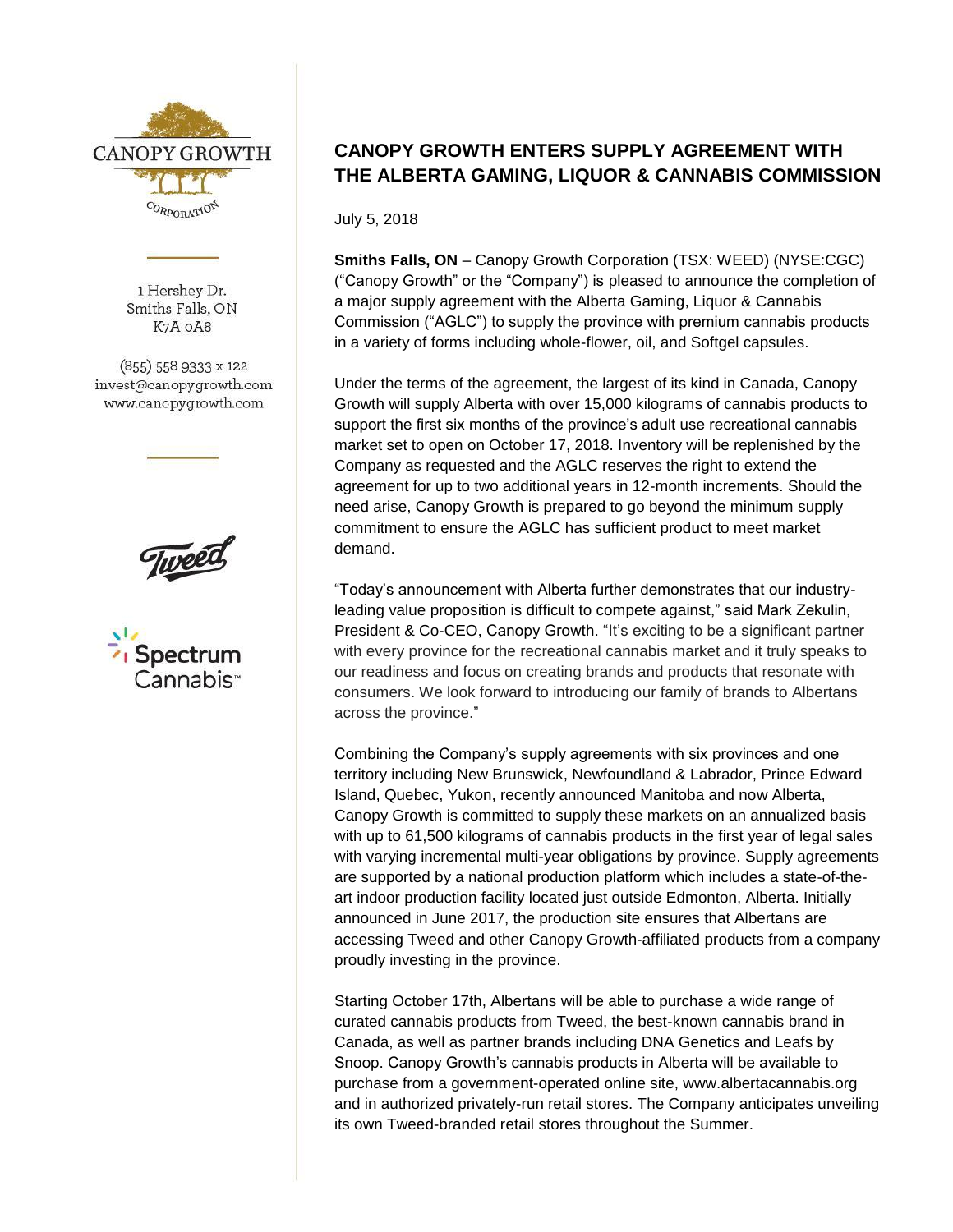Here's to Future Growth.

## **Contacts:**

Media Relations Caitlin O'Hara [Caitlin.ohara@canopygrowth.com](mailto:Caitlin.ohara@canopygrowth.com) 613-291-3239

Investor Relations Tyler Burns [Tyler.burns@canopygrowth.com](mailto:Tyler.burns@canopygrowth.com) 855-558-9333 ex 122

Director: Bruce Linton [tmx@canopygrowth.com](mailto:tmx@canopygrowth.com)

## **About Canopy Growth Corporation**

Canopy Growth is a world-leading diversified cannabis and hemp company, offering distinct brands and curated cannabis varieties in dried, oil and Softgel capsule forms. From product and process innovation to market execution, Canopy Growth is driven by a passion for leadership and a commitment to building a world-class cannabis company one product, site and country at a time.

Canopy Growth has established partnerships with leading sector names including cannabis icon Snoop Dogg, breeding legends DNA Genetics and Green House seeds, and Fortune 500 alcohol leader Constellation Brands, to name but a few. Canopy Growth operates ten cannabis production sites with over 2.4 million square feet of production capacity, including over 500,000 square feet of GMP-certified production space. The Company has operations in nine countries across five continents. The Company is proudly dedicated to educating healthcare practitioners, conducting robust clinical research, and furthering the public's understanding of cannabis, and through its partly owned subsidiary, Canopy Health Innovations, has devoted millions of dollars toward cutting edge, commercializable research and IP development. Through partly owned subsidiary Canopy Rivers Corporation, the Company is providing resources and investment to new market entrants and building a portfolio of stable investments in the sector. From our historic public listing to our continued international expansion, pride in advancing shareholder value through leadership is engrained in all we do at Canopy Growth. For more information visit [www.canopygrowth.com](http://www.canopygrowth.com/)

## **Forward Looking Statement**

This news release contains "forward-looking statements" within the meaning of the United States Private Securities Litigation Reform Act of 1995 and "forward-looking information" within the meaning of applicable Canadian securities legislation. Often, but not always, forward-looking statements and information can be identified by the use of words such as "plans", "expects" or "does not expect", "is expected", "estimates", "intends", "anticipates" or "does not